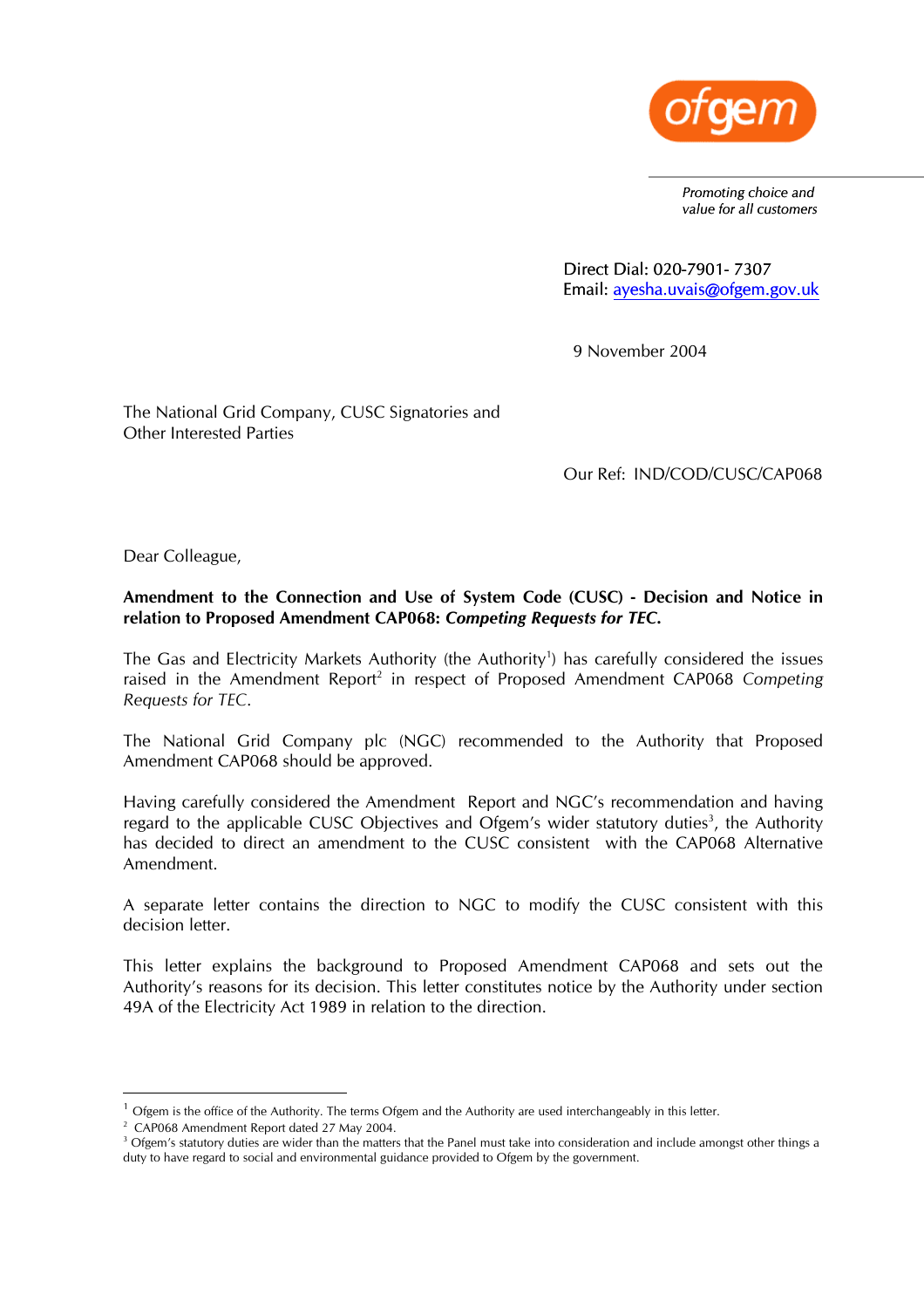## **Background**

Proposed Amendment CAP068 was raised by NGC on 21 November 2003. The CUSC Amendments Panel determined that a Working Group should consider the Proposed Amendment and it provided a final report to the Panel on 27 February 2004. The Panel determined that the Proposed Amendment should proceed to wider consultation. A consultation paper was issued on 15 March 2004 with responses invited by 16 April 2004. The final Amendment Report was submitted to the Authority on 27 May 2004.

Transmission Entry Capacity (TEC) defines a generator's maximum allowed export capacity onto the transmission system in a financial year. Under the CUSC, parties with TEC allocations have the option of purchasing the same quantity of TEC in the following year. A generator may seek additional TEC or a new generator may seek an initial allocation of TEC. NGC has a licence obligation to offer terms to all parties seeking access to its transmission system. If NGC considers that the additional generator capacity would require network reinforcement for its system to continue to comply with its security standards then NGC would typically provide a connection offer on an invest-then-connect basis. Alternatively, if there is a willing seller of TEC parties may be able to negotiate bilaterally for the purchase of TEC (although the seller would generally need to be connected at the same grid supply point (GSP)).

#### **The Amendment Proposal**

Proposed Amendment CAP068 would facilitate the trading of TEC, including trades between GSPs, subject to NGC calculating an exchange rate. For inter GSP trades NGC would assess whether it is possible to trade TEC on a one to one basis or whether it would need to calculate an appropriate exchange rate. NGC would charge the party requesting the exchange rate for the provision of this information.

The Proposed Amendment would also provide a web based bulletin board to facilitate TEC trading within and between GSPs. Assuming NGC could not automatically accommodate a request for TEC and that the party concerned could identify another generator willing to sell an appropriate quantity of TEC, the bulletin board could be used to publish the details of the possible trade. This would assist other parties interested in selling TEC in considering whether they wished to make a better offer to the generator seeking new or additional TEC. Any counter offers would not be included on the bulletin board.

The Proposed Amendment also specifies that competing requests for TEC would be allocated by NGC on a first come first served basis by ensuring that the first generator to complete an agreement to buy TEC (where appropriate with an approved TEC exchange rate) would receive the TEC.

During Working Group discussions it was noted that the Seven Year Statements (see NGC's website<sup>[4](#page-1-0)</sup>) contain sufficient information on generating plant and TEC allocations to allow parties interested in buying TEC to identify possible sellers of TEC. It was agreed that this website could be used to implement the CAP068 bulletin board if it were modified to include details of generating plant seeking additional TEC and the initial offer.

<span id="page-1-0"></span><sup>&</sup>lt;sup>4</sup> NGC's Seven Year Statement is available at

http://www.nationalgrid.com/uk/library/documents/sys\_04/default.asp?Node=SYS&action=mnch6\_1.htm&sNode=6&Exp=Y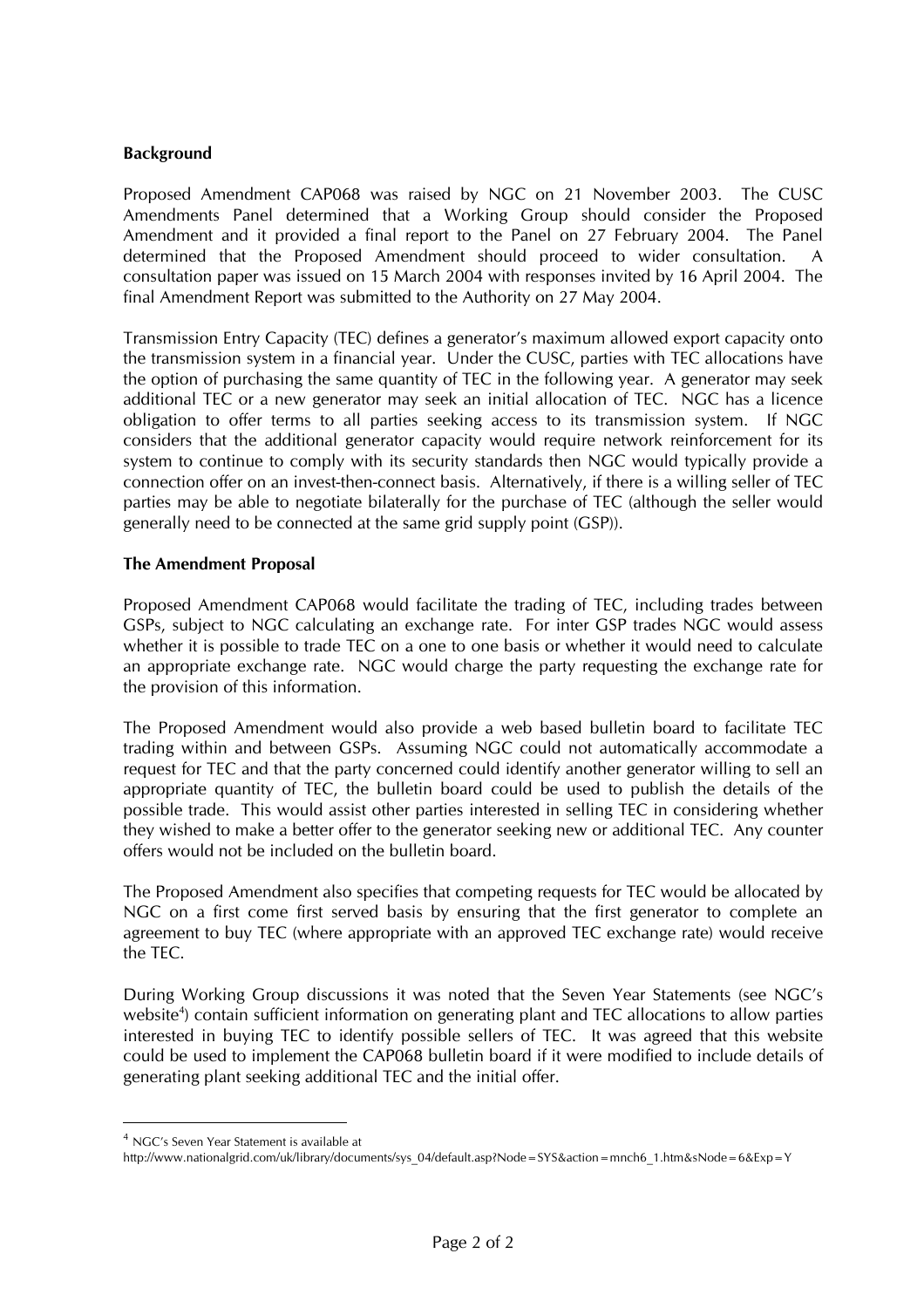Once a party has sold TEC it would no longer have the option to purchase this TEC the following year. This option would pass to the party that had purchased the TEC.

NGC stated that it would monitor the ownership of TEC to ensure that there was no double recovery of TEC charges.

### **The Alternative Amendment**

One of the respondents proposed an Alternative Amendment because it considered that aspects of the legal text did not reflect the Working Group discussions. The respondent proposed that:

- trades should be posted on the bulletin board after the completion of the trade, rather than at the offer stage
- NGC should have a three month limit within which to calculate an exchange rate, and
- NGC should set out its fee for calculating the exchange rate in its charging statements to ensure that the charges NGC levies for the calculation of the exchange rate are transparent and not applied on an ad hoc basis.

It was suggested that the Alternative Amendment would reduce concerns over commercial confidentiality which might arise from new entrants disclosing their TEC requirements before a trade had been agreed and that it would be helpful to competition to set a limit on the time that NGC could take to calculate an exchange rate.

#### **Respondents' views**

The respondents' views are set out in the CAP068 Final Amendment Report. This section provides a summary of those responses. Full responses are available on NGC's website.

## *The Amendment Proposal*

NGC received four responses to the consultation on the Proposed Amendment. One respondent supported the Proposed Amendment and considered that it would allow NGC to make more informed decisions with regards to TEC applications, facilitate trading, promote the efficient use of the transmission system and facilitate effective competition.

Two respondents offered conditional support. One respondent considered that without further clarification it could not assess whether the Proposed Amendment would be beneficial or detrimental to competition. The respondent considered that the Proposal was a small step towards flexible charging regime, it was concerned that the cumulative costs associated with trading for TEC could inhibit use the service.

The respondent also had a number of concerns with the legal text. It considered that TEC trades should be published after the trade had been completed. It also thought that there should be clarification over which party should pay the exchange rate charge. Both respondents offering conditional support considered that there should be a time limit within which NGC should provide an exchange rate and that NGC's charges for the exchange rate should be published in advance.

One of the respondents thought that the bulletin board would not be used frequently. It also noted that the title of the Amendment Proposal was called *Competing Requests for TEC* but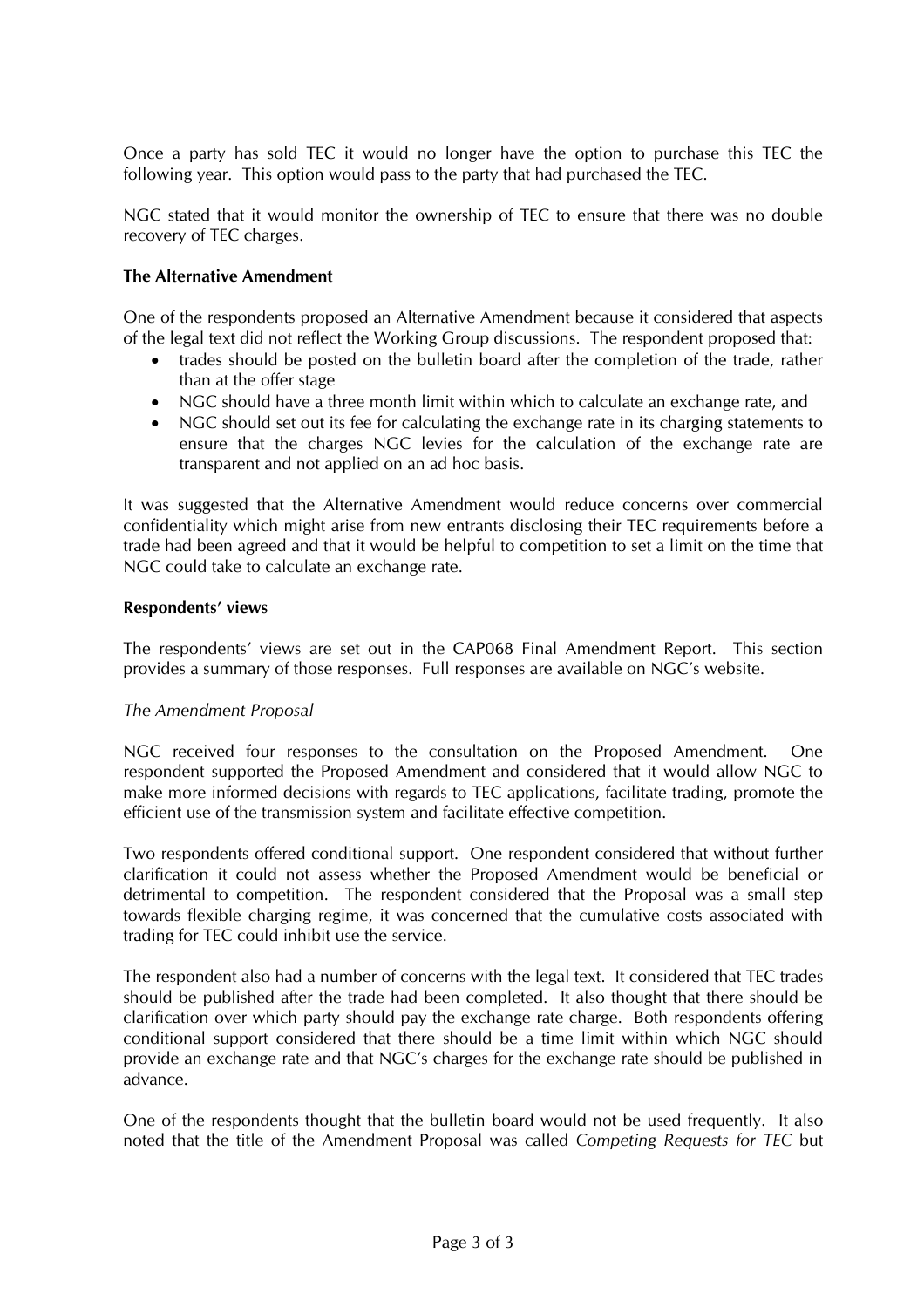considered that the Amendment did not address how competing requests for TEC would be treated if two applications were made at similar times and there was insufficient capacity to meet both requests. The respondent indicated that the bulletin board, which would inform participants of the first offer for TEC but not of any subsequent offers, could put subsequent applicants at an informational advantage.

One respondent did not support the Proposed Amendment. The respondent suggested that TEC trading was possible using present arrangements. The respondent took the view that any marginal improvements would be offset by additional complexity. The respondent also considered that posting confidential offer data on the bulletin board could compromise commercial confidentiality.

#### *The Alternative Amendment*

NGC received three responses to the consultation on the Alternative Amendment. One response (the Proposer) expressed support on the basis that it better facilitated the relevant objectives than the original amendment.

One respondent offered conditional support noting that some of its concerns about the Original Amendment (regarding the information problems and the lack of clarity of the application fee) were alleviated by the Alternative Amendment. The respondent indicated that the Alternative Amendment was an improvement on the Original Amendment but considered that neither of them addressed the issue of competing requests for TEC.

One respondent did not support the Alternative Amendment stating that the benefits of any marginal improvement in transparency would be offset by compromising of commercial confidentiality for new entrants. It also considered that TEC trading was possible under the existing arrangements.

## **Responses to Ofgem GB-wide consultation**

Ofgem undertook a GB-wide consultation<sup>[5](#page-3-0)</sup> on the Proposals on 4 June 2004. The responses are summarised below and are available in full on the Ofgem website. There were three responses to the GB consultation.

One respondent supported the Amendment Proposal stating that it would provide a more clearly defined and flexible process for dealing with access rights. It noted that these improvements would be beneficial under BETTA in light of developments in renewable generation and the likely transmission constraint issues in Scotland.

Two respondents did not support either the Amendment Proposal or the Alternate Proposal. One of the respondents noted that the Original Amendment would enable the publication of TEC trade offers before applicants had agreed the terms. It considered that this was confidential information which should not be placed in the public domain. It preferred the Alternative Amendment on the basis that it better preserved confidentiality. However the respondent noted that the exchange rate calculation remained unclear in the Alternative Amendment.

<span id="page-3-0"></span> <sup>5</sup> <sup>5</sup> The GB-wide consultation was undertaken in light of the proposed introduction of the British Electricity Transmission and Trading Arrangements (BETTA) pursuant to the Energy Act 2004.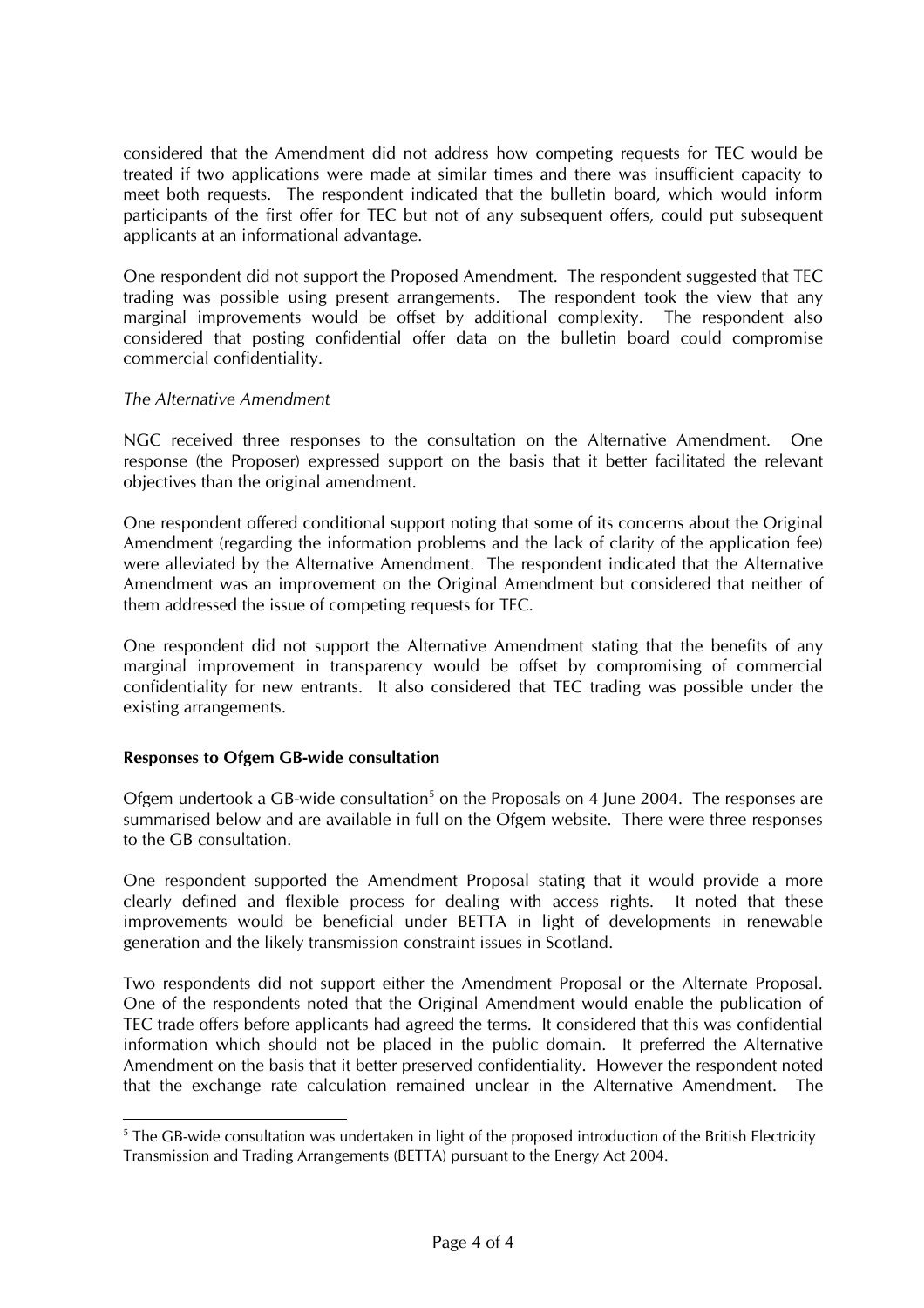respondent also considered that the governance arrangements between CUSC amendments, charging methodologies and other processes made it impossible to assess the impact of the Proposed Amendment on industry parties. The respondent sought assurances that NGC would not be able to recover TNUoS charges from two parties for the same TEC.

The other respondent considered that the Proposal would not enable Transmission Licensees to make better informed decisions for multiple applications for TEC under BETTA, nor would it allow competing requests for TEC to be managed in a more equitable manner. The respondent also considered that by placing the requirements of new users for TEC in the public domain it could be discriminatory and would undermine competition and commercial confidentiality.

# **NGC's recommendation**

NGC recommended to the Authority that the Original Amendment be approved with an implementation date of 1 April 2005<sup>[6](#page-4-0)</sup>. It considered that it would better facilitate the achievement of the Applicable CUSC Objectives by enabling NGC to make better informed decisions when faced with multiple requests for TEC. NGC considered that enabling TEC trading would make more efficient use of the transmission system and would better facilitate competition in the generation and supply of electricity.

NGC did not consider that the Alternative Amendment better facilitated the achievement of the Applicable CUSC Objectives, because it was less transparent (although it acknowledged that elements of the Alternative Amendment might warrant further consideration in the future).

## **Ofgem's view**

There is merit in encouraging the trading of TEC as it would enhance efficiency and competition in generation. Both the Amendment Proposal and the Alternative Proposal address issues relating to the trading of TEC (including between GSPs).

The Amendment Proposal would require the publication of potential TEC trades once an offer for TEC has been made but before the trade has been finalised. Such an arrangement would encourage counter offers to be made by other parties. While there are benefits in greater transparency these need to be balanced against the cost of disclosing commercially sensitive information. Disclosing information on initial offers for TEC but not counter offers appears to have the disadvantage of revealing potentially sensitive information without the advantages of a fully transparent trading mechanism.

Implementing the Alternative Amendment Proposal would ensure that the details of a TEC trade and of a generator's traded position would be published after the trade has been completed. Although this creates some limits to market transparency prior to the completion of a trade the Alternative Amendment Proposal better protects the commercial position of participants and also provides information on actual TEC trades. Therefore, the Alternative Amendment Proposal appears to better facilitate the achievement of effect competition in the generation and supply of electricity.

<span id="page-4-0"></span> $\frac{1}{6}$ <sup>6</sup> NGC indicated that this implementation date was contingent on receiving the Authority's decision by December 2004. Alternatively, NGC recommended an implementation date of 1 April 2006.